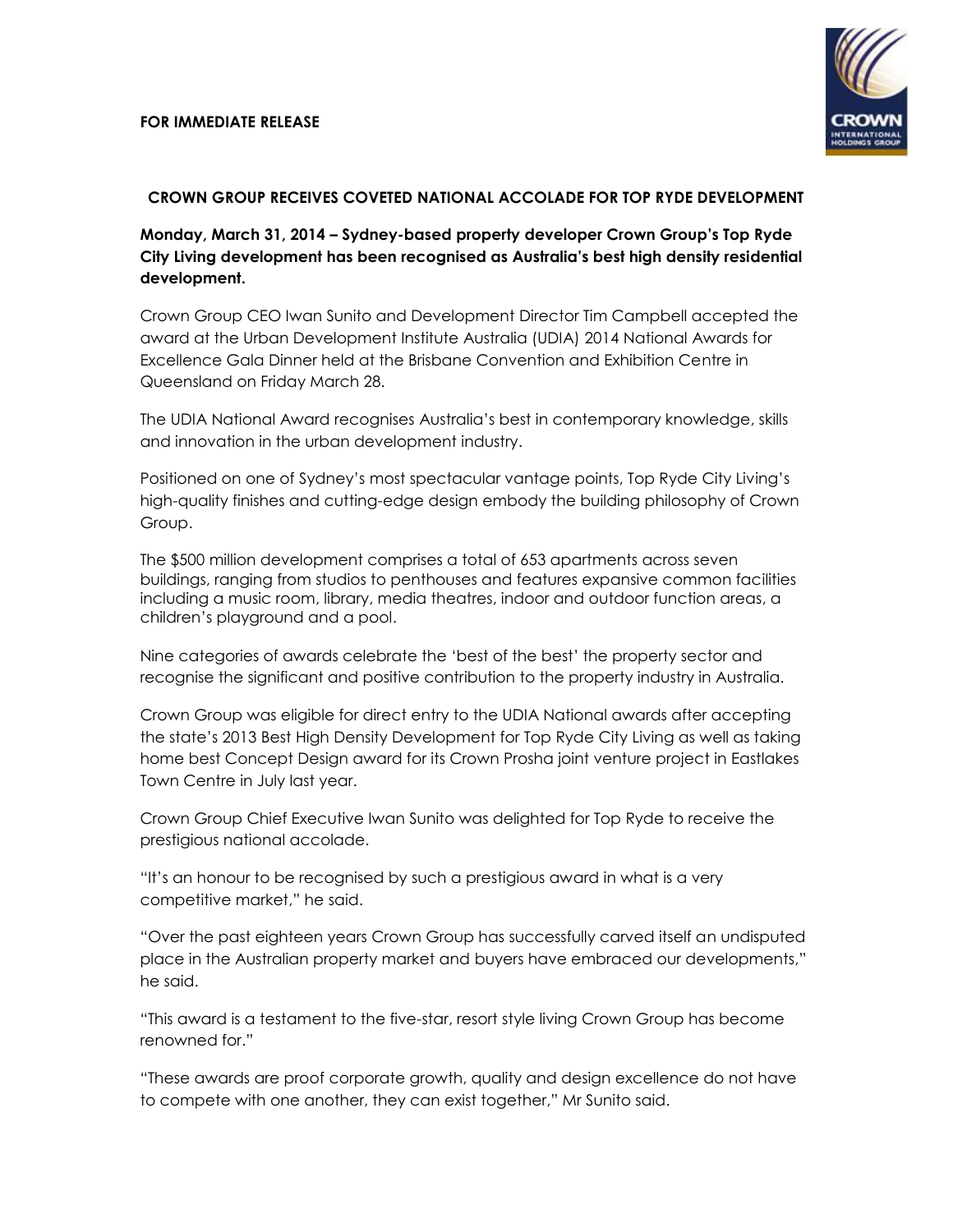

Development Director Tim Campbell said the award recognised the high-level of design and development consideration given to every aspect of Top Ryde City Living.

"Top Ryde City Living exemplifies Crown Group's drive to contribute the highest calibre of design and development required to create sustainable urban cities for the future," he said.

"Many people have been involved in delivering the vision for Top Ryde City Living and it has been a collaborative journey," Mr Campbell said.

Other winners on the evening included the Lightsview joint venture comprising CIC Australia Ltd and Renewal South Australia in SA for the Masterplanned Development category and the Gowings and State Theatre Buildings Restoration and Hotel Conversion in NSW for the Urban Renewal Category.

Top Ryde City Living began construction in 2011 and more than 500 residents now occupy the popular development.

Top Ryde City Living has hosted a number of community events in the past 12 months including festive Christmas and Easter celebrations attended by more than 80 per cent of the development's occupants.

"The sense of community at Top Ryde City Living is phenomenal," said Mr Campbell.

The UDIA is Australia's peak representative body for all segments of the urban development industry.

Crown Group's other award-winning developments include a joint venture with Prosha Pty Ltd, The Eastlakes Town Centre, awarded UDIA NSW best Concept Design 2013, the innovative, waterfront development Sanctum by Crown, awarded a Master Builders Association Excellence in Housing award 2012 and the hugely-successful ICON at Homebush, awarded HIA (Housing Industry Association) CSR Housing Awards 2007 Apartment Project of the Year.

The final stage of Top Ryde City Living, Viva by Crown is due for completion mid-2014.

A selection of one bedroom and two bedroom apartments are remaining.

Prices start from \$613,000.

## **Media enquiries:**

Dominique Kuhne, Communications Coordinator

(02) 9925 0088 or 0433 887 449

[dominiquekuhne@crowngroup.com.au](mailto:dominiquekuhne@crowngroup.com.au)